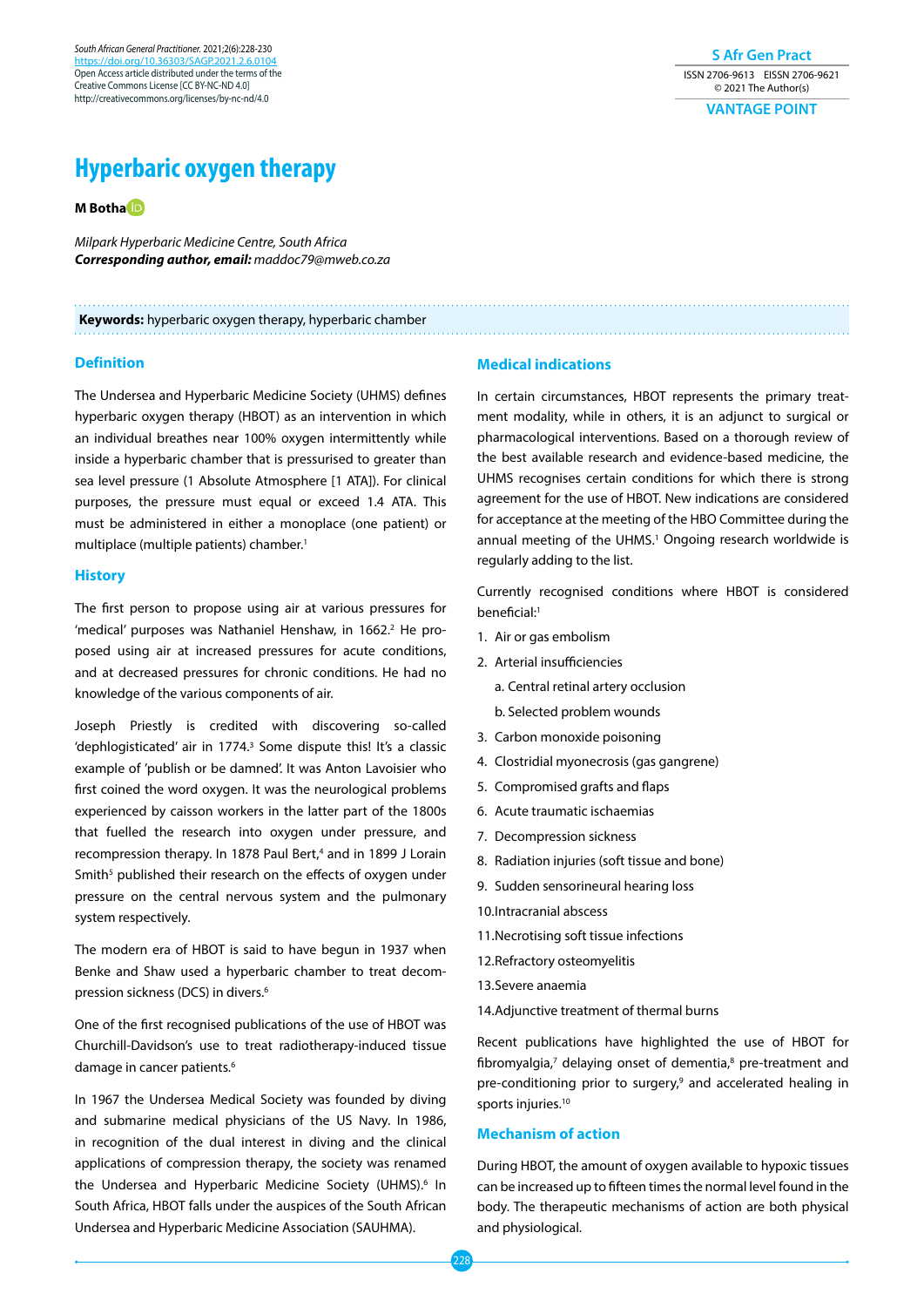- 1. Increased hydrostatic pressure reduces the effects suffered from bubble-induced injuries.
- 2. Elevation of the partial pressure of inspired oxygen increases the production of reactive oxygen and reactive nitrogen species due to hyperoxia. Most studies have verified that the clinical efficacy derives from modulation of intracellular transduction cascades,<sup>11</sup> leading to:
	- a. Increased wound growth factor stimulating neovascularisation.
	- b. Mobilisation of stem cell progenitor cells from the bone marrow also stimulating neovascularisation.
	- c. Lower monocyte chemokine synthesis reducing the inflammatory response and hence improved post ischaemic tissue survival.
	- d. Ischaemic pre-conditioning changes in haem oxygenase-1, heat shock proteins, and hypoxia-inducible factor, reducing the inflammatory response and hence improved post ischaemic tissue survival.
	- e. Neutrophil B-actin S-nitrosylation causing impaired  $B_2$ integrin function and improving post ischaemia tissue survival.<sup>12</sup>

As with any form of medication, HBOT is not without risk. As exposure to hyperoxia in clinical HBOT protocols is rather brief, studies show that antioxidant defences are adequate so that biochemical stresses related to increases in reactive species are reversible.13 Treatments often include so-called air breaks, where a patient breathes just air, not oxygen, for five minutes once or twice through the course of a treatment. This intervention has been demonstrated to enhance pulmonary oxygen tolerance<sup>14</sup> and reduce central nervous system oxygen toxicity, which may manifest as a grand mal seizure. This occurs at an incidence of approximately 1 to 4 in 10 000 patient treatments.15 Pathological changes in association with isolated oxygen-mediated seizures have not been found in studies with guinea pigs, rabbits or humans.16 Barotrauma to the lungs, ears, and sinuses is avoidable with trained chamber operators. Progressive myopia has been reported in patients who undergo prolonged daily therapy, but this typically reverses within six weeks after termination of treatments.17 Development of nuclear cataracts has been reported with excessive treatments that exceed a total of 150 to 200 hours, and the change does not spontaneously reverse.<sup>18</sup> Some patients with diabetes experience a drop in blood sugar during hyperbaric treatments. This can be prevented by encouraging them to eat before undergoing treatment.

### **Contraindications to hyperbaric oxygen therapy**

#### These may include:

- 1. Untreated pneumothorax
- 2. Severe cold or fever
- 3. Recent ear surgery or injury
- 4. Severe claustrophobia
- 5. Some oncological medications, and disulfiram, may require modification of the treatment protocol

6. Pregnant women are treated only in cases of life-threatening conditions to the mother herself

The majority of hyperbaric centres in South Africa utilise monoplace chambers. Potential patients are assessed by a qualified hyperbaric-trained doctor to exclude any contraindications to therapy and to establish the correct treatment protocol.

In South Africa, the willingness of medical aids to pay for hyperbaric oxygen therapy varies. While some will pay for the conditions recognised by the UHMS, others flatly refuse to pay for any indications at all.

Treatment times vary between one to one and a half hours depending on the indication and may be performed one to three times daily. Monoplace chambers are usually compressed with pure oxygen. Multiplace chambers are pressurised with air and patients breathe pure oxygen through a hood or tightfitting face mask.12 Divers suffering from DCS are treated for more extended periods.

# **Current status of hyperbaric oxygen therapy in South Africa**

In South Africa, there is currently no regulation governing the establishment of centres utilising hyperbaric oxygen – strange state of affairs as 100% oxygen under pressure is regarded as a drug. This has unfortunately led to a proliferation of so-called mild hyperbaric oxygen centres mostly operated by non-medical personnel. Most operate utilising air, not oxygen, under pressures not exceeding 1.4 ATA. This translates into an oxygen partial pressure (PPO2) of 223 mmHg, whereas hyperbaric chambers generate PPO2 of up to 2 280 mmHg.

All medically supervised chambers in South Africa are accredited by SAUHMA, an ongoing process. The location and contact details of accredited hyperbaric chambers can be found on the SAUHMA website: www.sauhma.org.

# *ORCID*

M Botha <https://orcid.org/0000-0003-3364-9511>

#### **References**

- 1. Moon RE. UHMS hyperbaric oxygen therapy indications. 14th ed. Best Publishing; 2019.
- 2. Henshaw N. Aero-chalinos, or, A register for the air for the better preservation of health and cure of diseases, after a new method. London: Benj. Tooke; 1677.
- 3. Edmonds C, Lowry C, Pennefather J. Oxygen toxicity. In: Edmonds C, Lowry C, Pennefather J, editors. Diving and subaquatic medicine. Oxford: Butterworth-Heinemann; 1992. p. 241-56.
- 4. Bert P. Barometric pressure [Hitchcock MS, Hitchcock FA, translation]. Bethesda: Undersea Medical Society; 1978. p. 579.
- 5. Smith JL. The pathological effects due to increase of oxygen tension in the air breathed. J Physiol. 1899;24:19-35. [https://doi.org/10.1113/jphysiol.1899.](https://doi.org/10.1113/jphysiol.1899.sp000746) [sp000746](https://doi.org/10.1113/jphysiol.1899.sp000746).
- 6. Neubauer R, Maxfield W. The polemics of hyperbaric medicine. Journal of American Physicians and Surgeons. 2005;10(1):15-7.
- 7. Atzeni F, Masala IF, Cirillo M, et al. Hyperbaric oxygen therapy in fibromyalgia and the diseases involving the central nervous system. Clin Exp Rheumatol. 2020;38 Suppl 123(1):94-8.
- 8. Harch PG, Fogarty EF. Hyperbaric oxygen therapy for Alzheimer's dementia with positron emission tomography imaging: a case report. Med Gas Res. 2019;8(4):181-4. [https://doi.org/10.4103/2045-9912.248271.](https://doi.org/10.4103/2045-9912.248271)